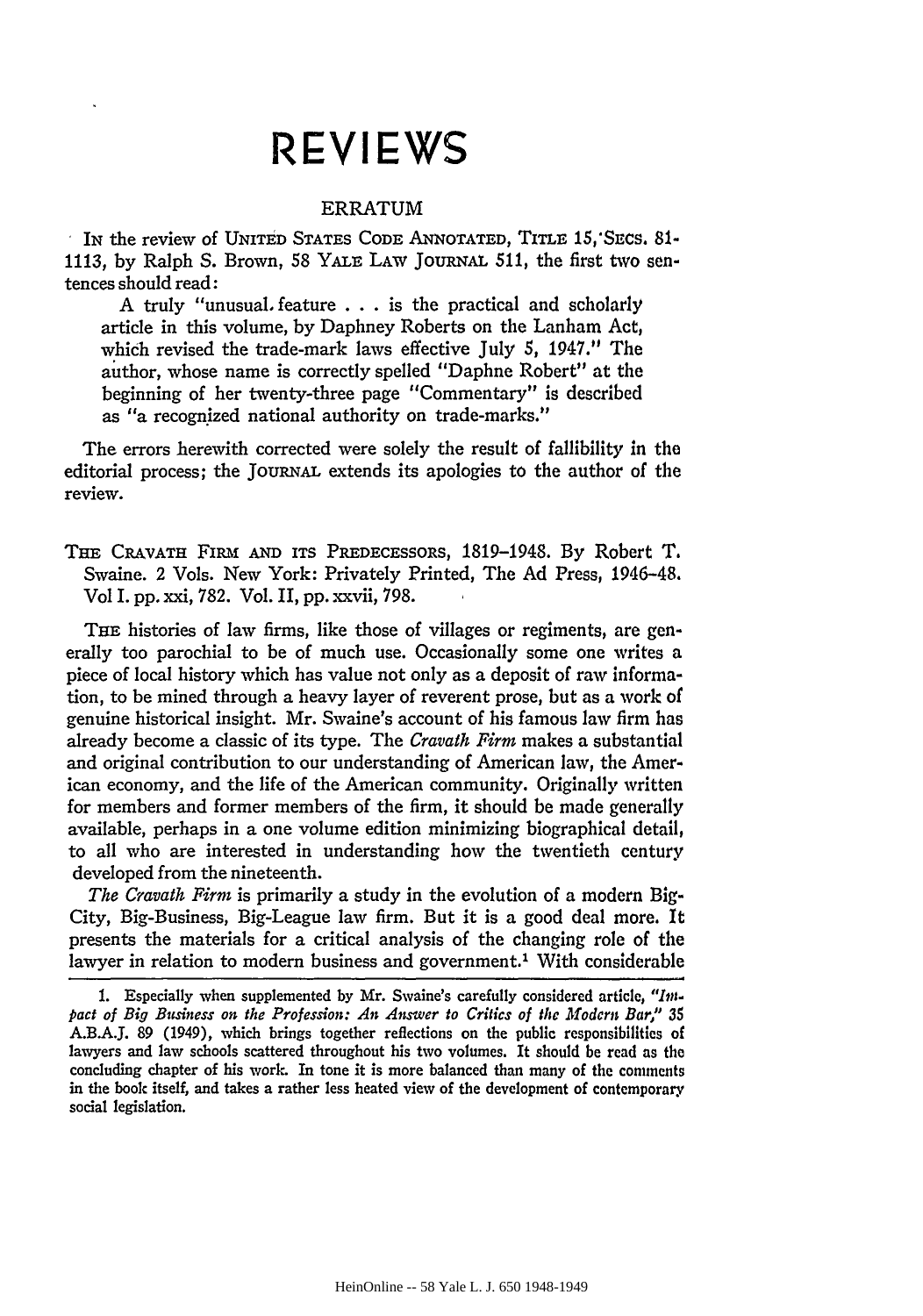frankness it sketches the personalities and the major professional work of the men who led the firm: the Blatchfords and the Sewards, in the days when the firm was rooted both in New York City and in up-state Auburn; Griswold, Da Costa, Guthrie, Morawetz, Cravath and the elder Henderson, to mention only the dead. Written with crisp precision, and not a little humor, *The Cravath Firm* fills in the background and the unrecorded substance of many celebrated lawsuits, and of many more negotiations of great importance to the growth of contemporary business institutions and practices. It succeeds remarkably in conveying a sense of the manner of men theze lawyers were, and of the way in which they worked, lived and took their (occasional) ease.

Naturally, the most important question raised by Mr. Swaine's book is whether the modem Big Law Firm is a good thing. Chief Justice Stone and others have expressed their doubts. And there is always a popular suspicion of lawyers, going back at least to Jack Cade, which is more readily roused by great Wall Street law firms than by individual lawyers and their individual "cleverness," however conspicuous.

Mr. Swaine's study is not a polemic but a history. Like all history, however, it inevitably has an hypothesis. And, as a good historian, Mr. Swaine meets the obligation to make his hypothesis clear. He does not smuggle his theory in between the lines, nor does he pretend that it doesn't exist.

Mr. Swaine's thesis is that the great modern law firm is the inevitable counterpart of business and banking on a national and an international scale. In a business system which has grown in complexity as well as in size, law firms competent to carry through major transactions or major law suits must have a considerable staff. The business law of the United States has become almost unbearably elaborate. An effective law firm must therefore be equipped with specialists and working parties-tax men, labor men, accountants, economists, anti-trust experts, trial lawyers, business-getters, scholars, negotiators; men with political and governmental know-how; and often also with men of outstanding personality whose reputation, either within the profession or with the public, constitutes a firm asset. *The Cravath Firm* pictures the process by which the big firms developed, and by their strength and reputation became bigger. Unfortunately it cannot present the materials from which one could determine whether such firms actually earn more than their smaller fellows, and whether their members live fuller, more influential or more independent lives.

Of itself, a great law firm is neither moral nor immoral. Its members are, if anything, less likely to lose their freedom of judgment than lawyers dependent on a single client. What standards, however, have governed their work, and govern their work today? To what extent are they mere technical servants of their clients? Can they (or indeed should they) bring their experience and judgment to bear in the formulation of advice which is wise from the point of view of the community as a whole, as distinguished from that of the special interests they serve? Could lawyers who kept such a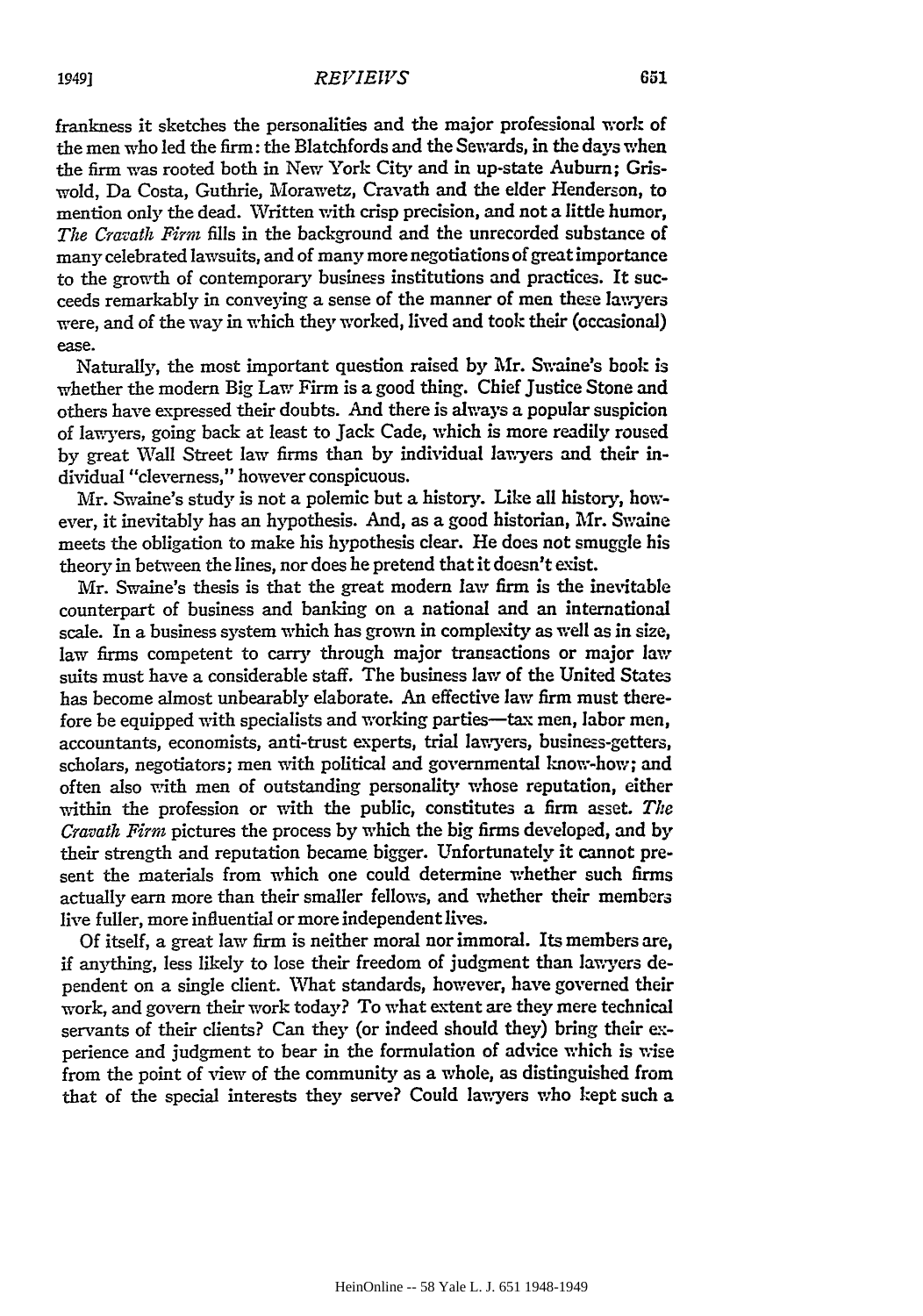standard also keep their clients? Is a rule of professional conduct which puts great emphasis on the public responsibility of the lawyer too much to expect even of strong-minded and independent men? After all, though many big business lawyers were and are highly individualistic personalities, they are all, mortal lawyers, subject to the normal and on the whole beneficent psychological process which forces most attorneys to believe strongly in the righteousness of their client's case. In Mr. Swaine's gallery of colorful and devoted men, there are very few-perhaps only Cotton-who were capable of real detachment towards the work they were doing.

The history of the Cravath firm epitomizes the revolutionary shift which has taken place in all our thinking about the social limits on business freedom. The bar is inevitably conservative, and the part of the bar representing considerable wealth finds it hard to avoid reaction, at least on issues related to its own work. In the period between the Civil War and World War I, it was rare for a corporate lawyer to conceive of his job as more than the creation of tools which would permit his clients to do what they wanted. "The corporate executives and bankers of the old days usually resented any political, social or economic advice from their counsel as beyond the proper field of the lawyer." 2

One may doubt whether Mr. Swaine's comment is the whole story. In the palmy decades of business growth which followed the Civil War, there was little possibility for a difference of view between the big business client and his lawyer. Cut off from the currents of public opinion and politics which were a vital part of the lives of Seward and Blatchford, the lawyers who commanded the confidence of business at the end of the century were not afflicted with doubts about their course, nor with much sympathy for social reform. Their job was difficult, creative and exciting. They were architects of new forms, and new empires. That was enough for a man to do, without worrying about issues of ultimate policy. Thus Guthrie could with deep faith write a defense of the Pinkertons at Homestead which shocked the *Herald,* although apparently Mr. Swaine retains a certain lurking sympathy for its principle. **3**

In the middle of the twentieth century, however, the world of business is far less stable and assured. Both business leaders and their lawyers are far more conscious of the pace of social change, and of the new and complex dimension which social change has added to all business planning. Intelligent conservatism understands that abuses of power, and failures to utilize power in the general interest, are the real sources of social protest, and of political movements which can threaten the continuity of our social development.

"Today the American laiyer deals with the problems of his business clients on a much broader basis, considers substance as more

<sup>2.</sup> Swaine, *supra'note* 1, at **171.** See also 1 **SWAINE, TnE CRAVATH FIRM** *667; 2 Id.,* at 131.

*<sup>3. 1</sup> Id.* at 483-4.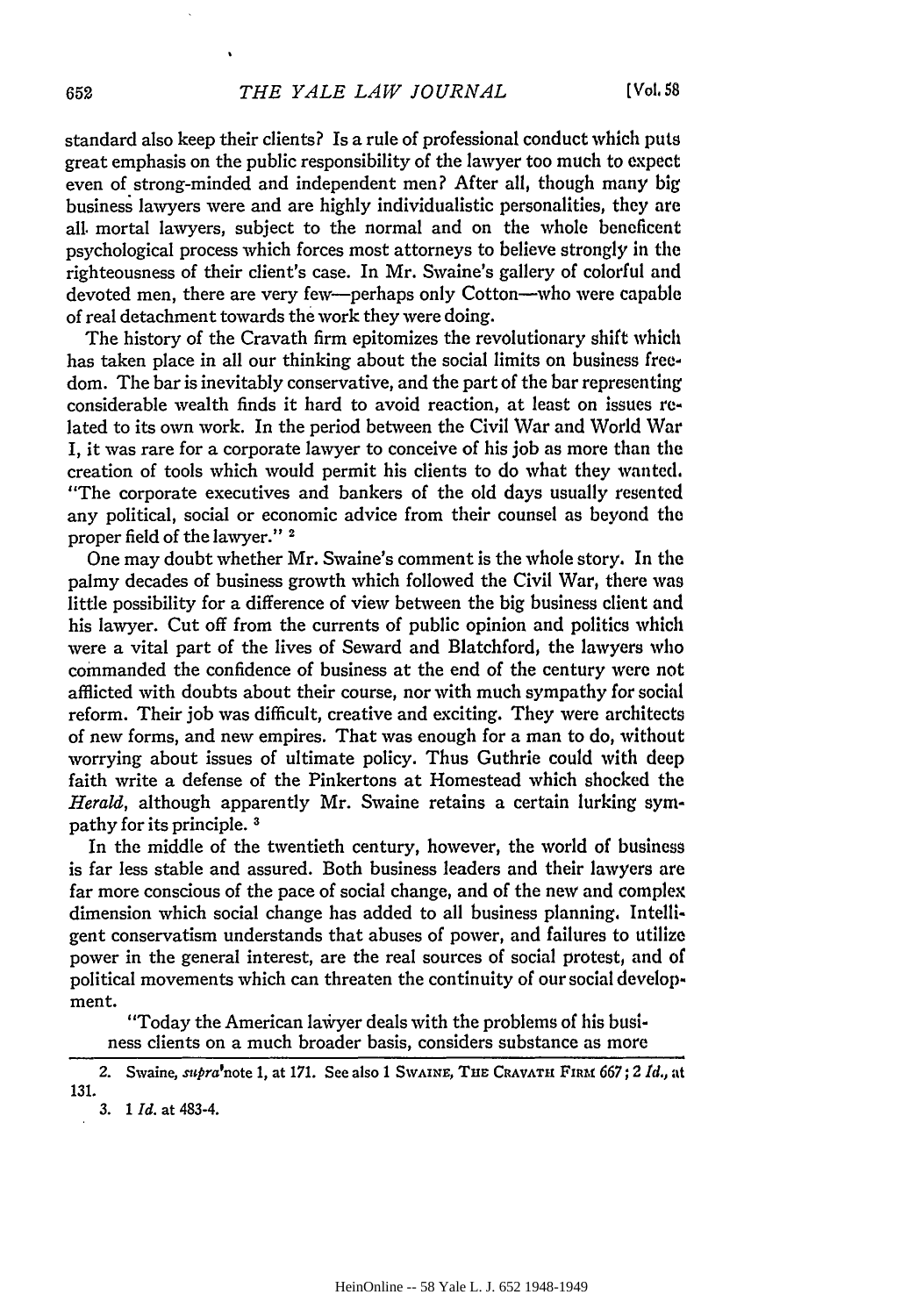important than form and attempts to relate legal problems to their political, economic and social implications. The teaching of our law schools is accentuating this broadening function of the modern lawyer. The clients of today also generally recognize the interrelation of legal questions with political, economic and social questions

"Big Business, Big Labor and Big Government are all here to stay. But in the gigantic concentrated power of their aggregate collectivism there is real danger that they may be leading us along the road to state collectivism. If we believe that such an end would be a tragedy, and that individual freedom of opportunity in a system of private enterprise should be maintained, it behooves all of us who render 'specialized service to business and finance' to seek such solutions of the legal problems of our clients as are compatible with changing social concepts and as will avoid the abuses of economic power to which our profession too often contributed in past decades." 4

This conception of the business lawyer's responsibility is not an easy one to maintain. Most lawyers, like most men in other walks of life, cannot function on so detached a level. On the other hand, there have always been business men and business lawyers capable of statesmanlike leadership within their own realms, as well as of last-ditch fighting against all change. An occasional lawyer for big business reports that he has more difficulties persuading his clients to accept the legitimate claims of government than in persuading government officials to appreciate the legitimate claims of his clients. But such a view of the lawyer's **job** is still far too rare.

Nonetheless, the conception of the lawyver as an intermediary betveen business and the public, educating both sides in the general interest of compromise, mediation and progress is a challenging ideal. In articulating it, Mr. Swaine comes extraordinarily close to the principle of a lawyer's obligation which Brandeis defended a generation ago. If a substantial part of the leadership of the bar can school itself in Mr. Swaine's moral, and accept its challenge in works as well as in faith, our chances of orderly social development will be greatly improved. Societies find themselves in revolutionary predicaments when there is too wide a gap between the ideas and aspirations of different groups and classes of the community. The normal pattern of healthy social competition can become uncontrollably violent if dominant groups fail to meet their responsibilities, or to compromise with insistent and generally agreed demands for social change. The secret of the continuity in British life has been the centuries-old willingness of the British ruling classes to understand and finally to accept the ambitions of other classes as they gained in strength.

In this respect the state of American opinion today is far more encouraging than it was fifteen years ago. The area of agreement on policy betveen the

<sup>4.</sup> Swaine, *supra* note **1,** at **171.**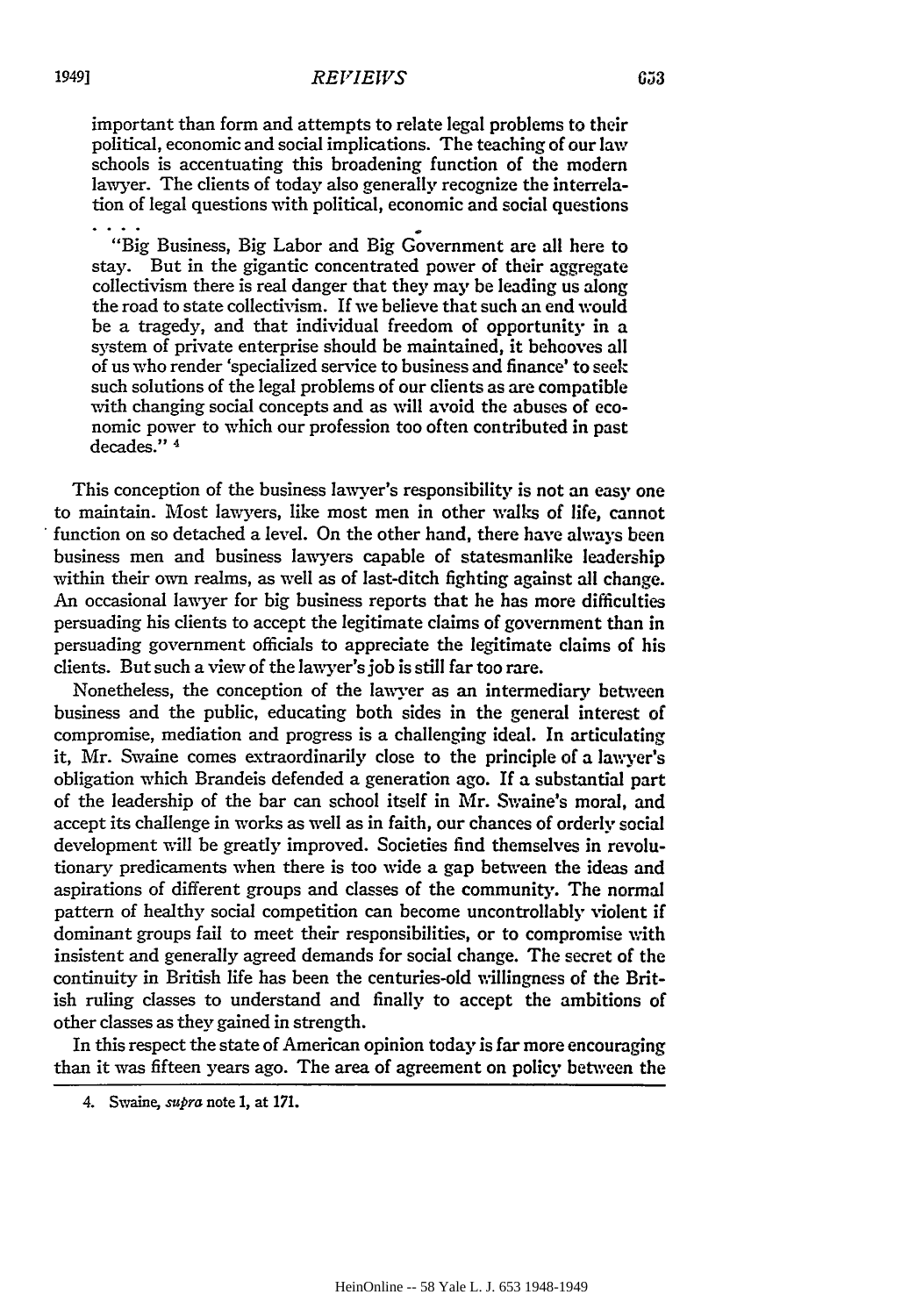political parties, and between those who speak for business, labor and government is far greater on essentials than was the case during the tempestuous early administrations of Franklin D. Roosevelt. The right of labor to organize free trade unions is no longer resisted with Pinkertons, spies or goons. The principle of regulating the securities markets and a good many other aspects of business life is accepted without debate. The broad idea of the Employment Act of 1946 is supported, apparently without notable dissent. The impact of the National Association of Manufacturers is tempered by the work of the Committee for Economic Development, and there are signs of progress even in the American Bar Association. There is plenty of disagreement about particulars. But the vigor of such disagreements, often explosively stated, should not be allowed to conceal the fact that there is a large zone of common understanding and common purpose about the respective roles of business, government and labor in American life.

The business bar can perform an immense service, both for its clients and for the community, if its members can effectively keep business thinking abreast of events, and business policy within reasonable reach of public aspiration. The lawyers of business are well placed and well equipped to carry out that function of persuasion. Occasionally a Disraeli, a Bismarck or a Theodore Roosevelt can even bring the thinking of "conservative" groups to anticipate the emergent problems of society, and to lead in their solution. Leadership on that level may appear from time to time, but it cannot be expected as a matter of course. It would be a great deal if the lawyers who specialize in the problems of business and finance accepted it as part of their professional responsibility to help bridge the gaps of interest and ideas which divide society. In our threatened world, any lesser conception of the lawyer's job is hazardous to the point of irresponsibility.

One can trace the growth of this dynamic conception in Mr. Swaine's study. The pressures on Mr. Swaine and his partners are conspicuously different from those which Guthrie and Cravath faced. There are new participants and new ideas in the process of railroad reorganization, the flotation of securities, the promotion of enterprises and the development of business policies towards prices, patents, industry relations and labor. Mr. Swaine calls for an attitude towards these and like problems which would have shocked some of his worthy predecessors. His is an attitude of enlightened, if still decidely conservative self-interest, which is the antithesis of the Liberty League position of the middle 'thirties. The next volume of his history may tell us how well such ideas can be translated from the level of abstraction into working reality. The entire community has a stake in the acceptance and the practical fulfillment of his views.

So far this review has been concerned with a process of change in which the whole corporate bar participated. But Mr. Swaine's book is of great interest also for its portrayal of a particular firm, its people, its law suits and its policies. While most of the cases and negotiations he reports concern corporate, financial and industrial problems of high seriousness, there is a